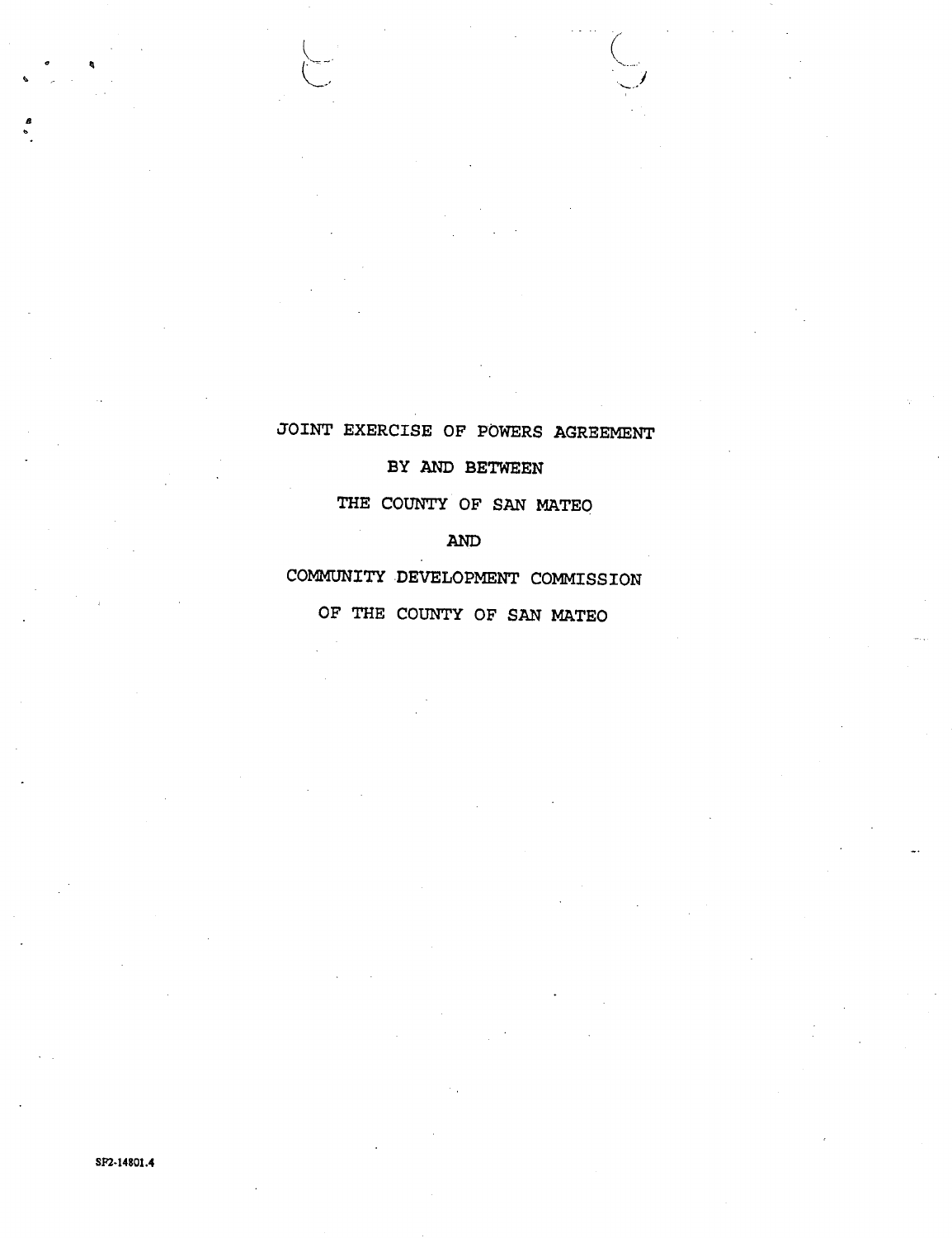#### **JOINT EXERCISE OF POWERS AGREEMENT**

 $\begin{pmatrix} 1 & 1 \\ 1 & 1 \end{pmatrix}$ 

**THIS JOINT EXERCISE OF POWERS AGREEMENT, dated as** Of **May 15, 1993 (herein called this "Agreement"), by and between the COUNTY OF SAN MATEO, a legal subdivision and body corporate and politic of the State of California (herein called the "County"), and the COMMUNITY DEVELOPMENT COMMISSION OF THE COUNTY OF SAN MATEO, a public corporation, duly organized and existing under and by virtue of the laws of the State of California (herein called the "Commission").** 

### **WITNESSETH?**

**WHEREAS, Article 1 of Chapter 5 of Division 7 of Title l of the Government Code of the State of California authorizes the County and the Commission to create a joint exercise of powers entity (herein called the "San Mateo County Joint Powers Financing Authority" or the "Authority") which has the power to jointly exercise any powers common to the County and the Commission;** 

**WHEREAS, the County is empowered by the laws of the State of California to own, purchase, lease, sell, exchange or dispose of any real or personal property or any interests in it for any of its corporate purposes and to enter into contracts for public capital improvements;** 

WHEREAS, the Commission is empowered by the laws of the **State of California to exercise the powers and duties of a redevelopment agency, housing authority and community development commission as provided in the California Health and Safety Code;**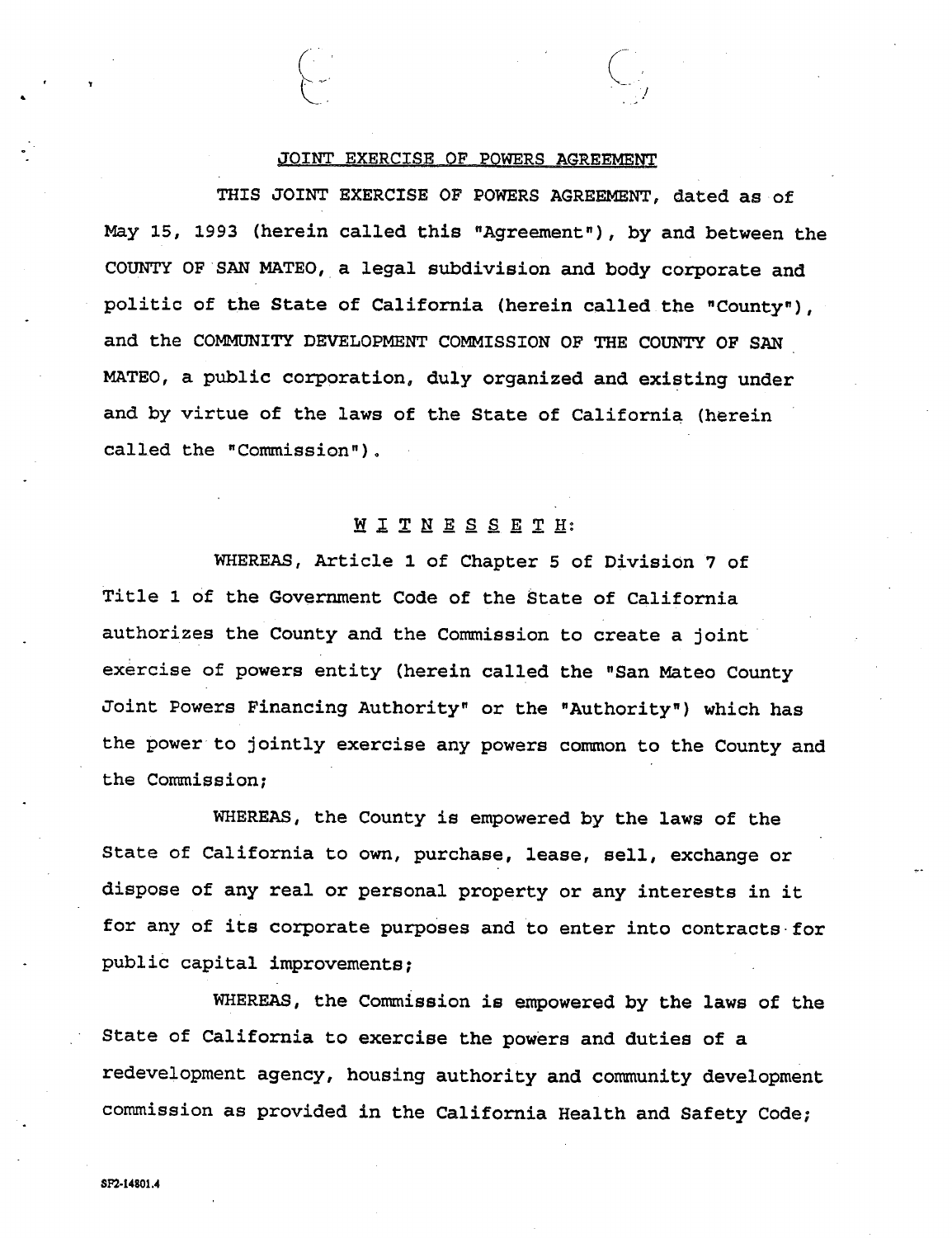**WHEREAS, Article 4 of Chapter 5 of Division 7 of Title 1 of the Government Code of the State of California (the "Marks-Roos Local Bond Pooling Act of 1985") authorizes and empowers the Authority to issue bonds for financing public capital improvements, working capital, liability and other insurance needs, or projects whenever there are significant public benefits, as determined by the County;** 

 $\begin{array}{c} \begin{array}{c} \end{array}$ 

**WHEREAS, the Marks-Roos Local Bond Pooling Act of 1985 further authorizes and empowers the Authority to sell such bonds to public or private purchasers at public or negotiated sale; and** 

**WHEREAS, by this Agreement, the County and the Commission desire to create and establish the San Mateo County Joint Powers Financing Authority for the purposes set forth herein and to exercise the powers described herein;** 

**NOW, THEREFORE, the County and the Commission, for and in consideration of the mutual promises and agreements herein contained, do agree as follows:** 

**SECTION 1. DEFINITIONS** 

**Unless the context otherwise requires, the terms defined in this Section 1 shall for all purposes of this Agreement have the meanings herein specified.** 

## **Authority**

**The term "Authority" shall mean the San Mateo County Joint Powers Financing Authority created by this Agreement.** 

#### **Board**

**The term "Board" shall mean the governing board of the Authority.** 

**2**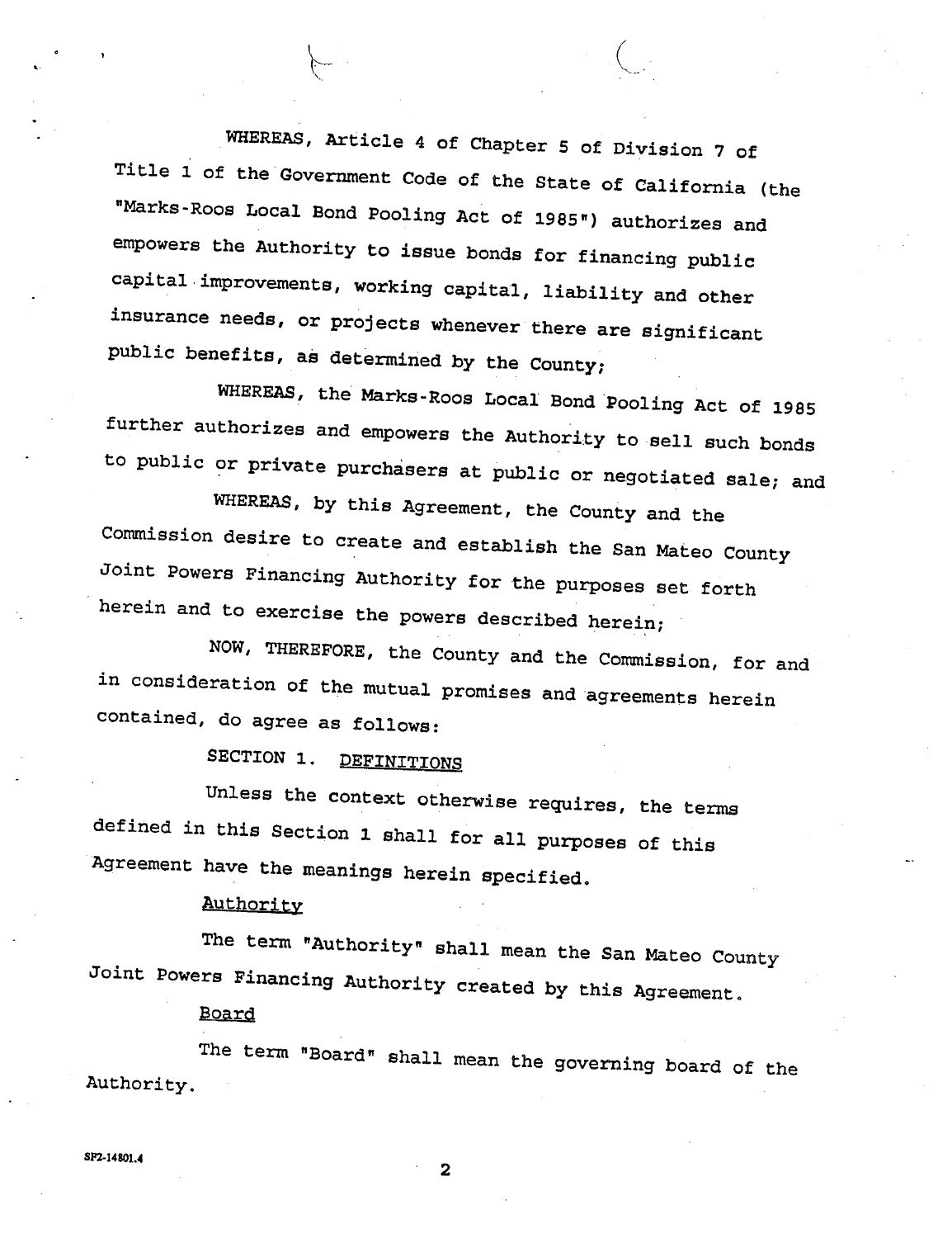#### **Bonds**

**The term "Bonds" shall mean bonds (including, but not limited to, lease revenue bonds, assessment bonds, redevelopment agency bonds, government issued mortgage bonds and industrial development bonds), notes (including bond, revenue, tax, or grant anticipation notes), commercial paper, floating rates, and variable maturity securities, and any other evidences of indebtedness and also includes certificates of participation or lease-purchase agreements.** 

## **Contract**

**The term "Contract" shall mean a contract by and between the Authority and the County, whereby the Authority designs, constructs or acquires for the County all or a portion of a Project and the County repays the Authority for such costs.** 

#### County

**The term "County" shall mean the existing legal subdivision and body corporate and politic of the State of California known as the County of San Mateo.** 

#### **Law**

**The term "Law" shall mean Articles 1, 2, 3 and 4 of Chapter 5 of Division 7 of Title 1 of the Government Code of the State of California (Sections 6500-6599), including the Marks-Roos Local Bond Pooling Act of 1985, as amended.** 

#### **Lease**

**The term "Lease" shall mean a lease by and between the Authority and the County, whereby the Authority acquires and leases to the County all or a portion of a Project.**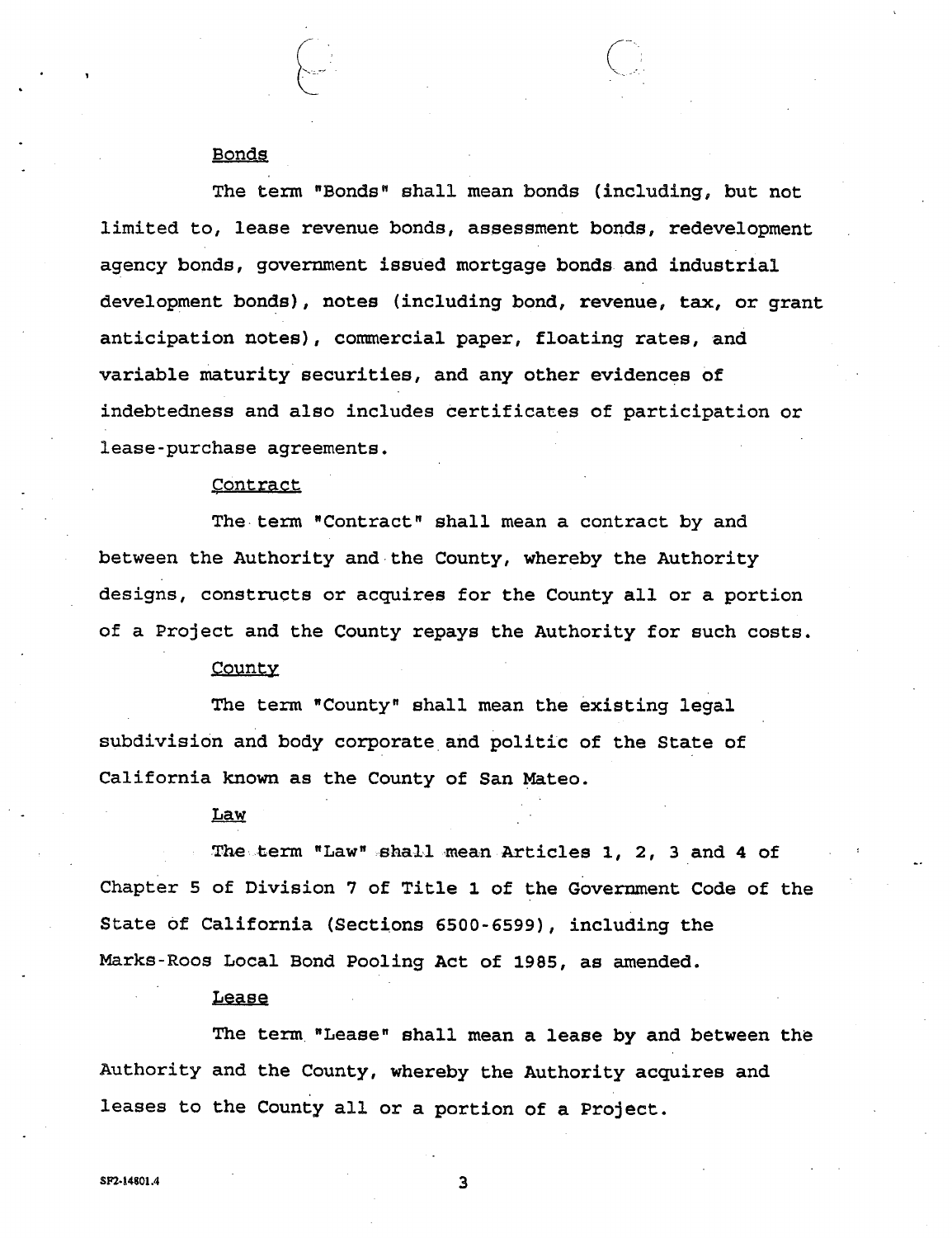#### **Project**

**The term "Project" shall mean the design, acquisition or construction of any public capital improvement (as defined in the Law) required to be provided by the Authority to the County pursuant to a Lease, a Contract or any other agreement and designated for such purpose.** 

# **SECTION 2. PURPOSE**

**This Agreement is made pursuant to the Law to provide for the joint exercise of powers common to the County and the Commission for the purpose of financing public capital improvements in accordance with the Law by exercising the powers referred to in the recitals hereof and described in Section 5 herein.** 

**The County and the Commission desire to assist in the acquisition of Projects and in order to accomplish that goal are willing to assist pursuant to the Law in designing, acquiring, selling and financing these Projects.** 

**The Authority will fulfill the purposes of this Agreement by among other things, undertaking the sale and issuance of Bonds in accordance with the Marks-Roos Local Bond Pooling Act of 1985. The County and the Commission hereby agree that any such Bonds issued by the Authority for Projects shall not constitute general obligations of the Authority but shall be payable solely from the moneys pledged to the repayment of principal of or interest on such Bonds under the terms of the resolution, indenture, trust agreement or other instrument pursuant to which the Bonds are issued. Such Bonds shall not** 

 $S_{\text{F2}-14801.4}$  **4 4**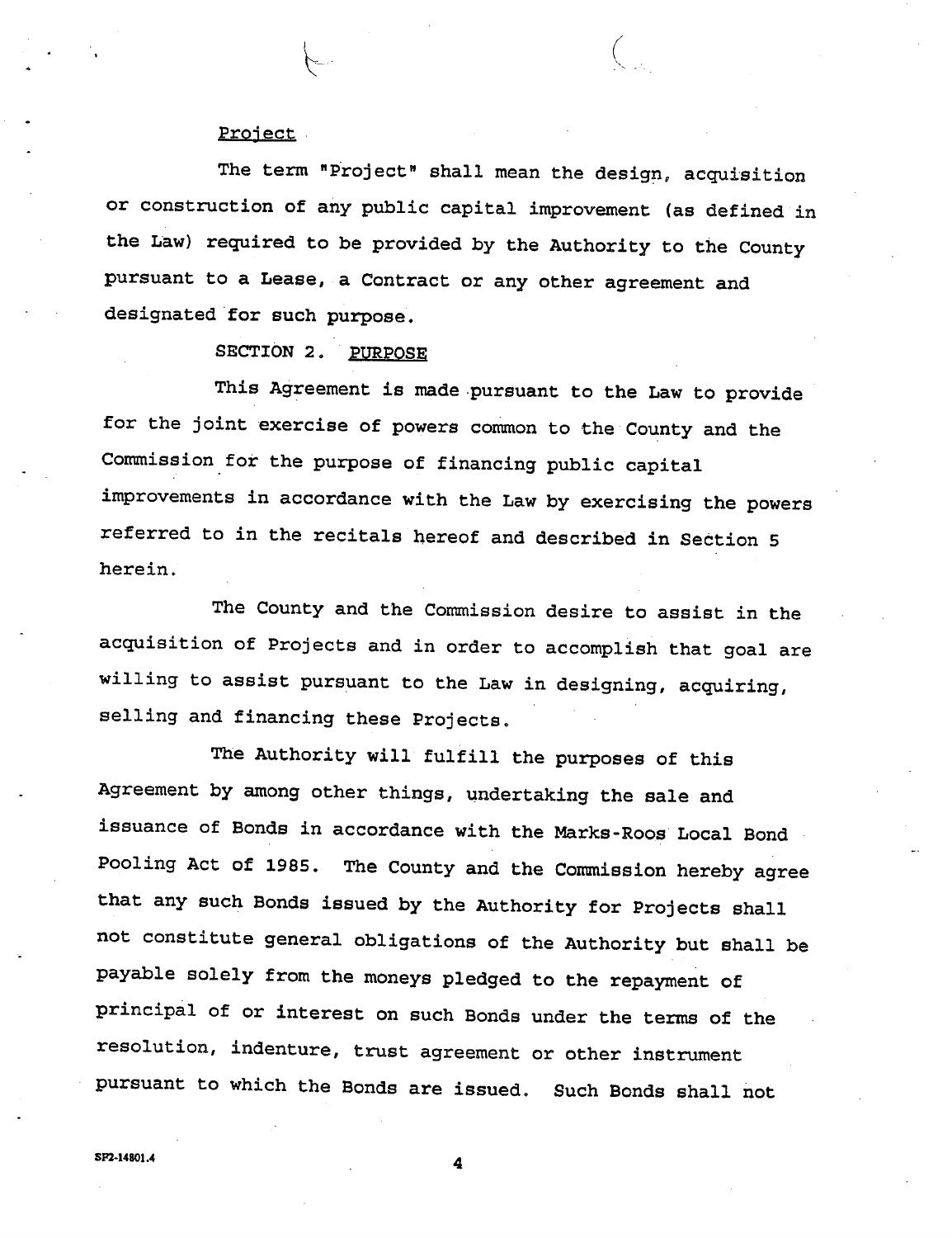**constitute debts, liabilities or obligations of the County or the Commission.** 

**The Authority will further fulfill the purpose of this Agreement by designing, constructing and acquiring such public capital improvements and leasing, leasing-back, selling or reselling such public capital improvements to the County for the County's use or providing such public capital improvements to the County in exchange for repayment of the costs thereof. The County and the Commission agree that the Authority's obligations under any Lease, Contract or other agreement entered into with the County for such purpose and the Authority's obligations under any assignment agreement, indenture, trust agreement or other instrument entered into with a corporate trustee providing for the issuance of any Bonds to be paid from payments to be made by the County under such Leases, Contracts or other agreements or any such Bonds shall not constitute general obligations of the Authority but shall be payable solely from moneys received by the Authority from the County.** 

#### **SECTION 3. TERM**

**This Agreement shall become effective as of the date hereof and shall continue in full force and effect until July 1, 2026, unless extended or earlier terminated by a supplemental written agreement of the Commission and the County; provided, however, that in no event shall this Agreement terminate while any Bonds of the Authority remain outstanding under the terms of the indenture, trust agreement or other instrument pursuant to which such Bonds are issued. In any event, the Authority shall**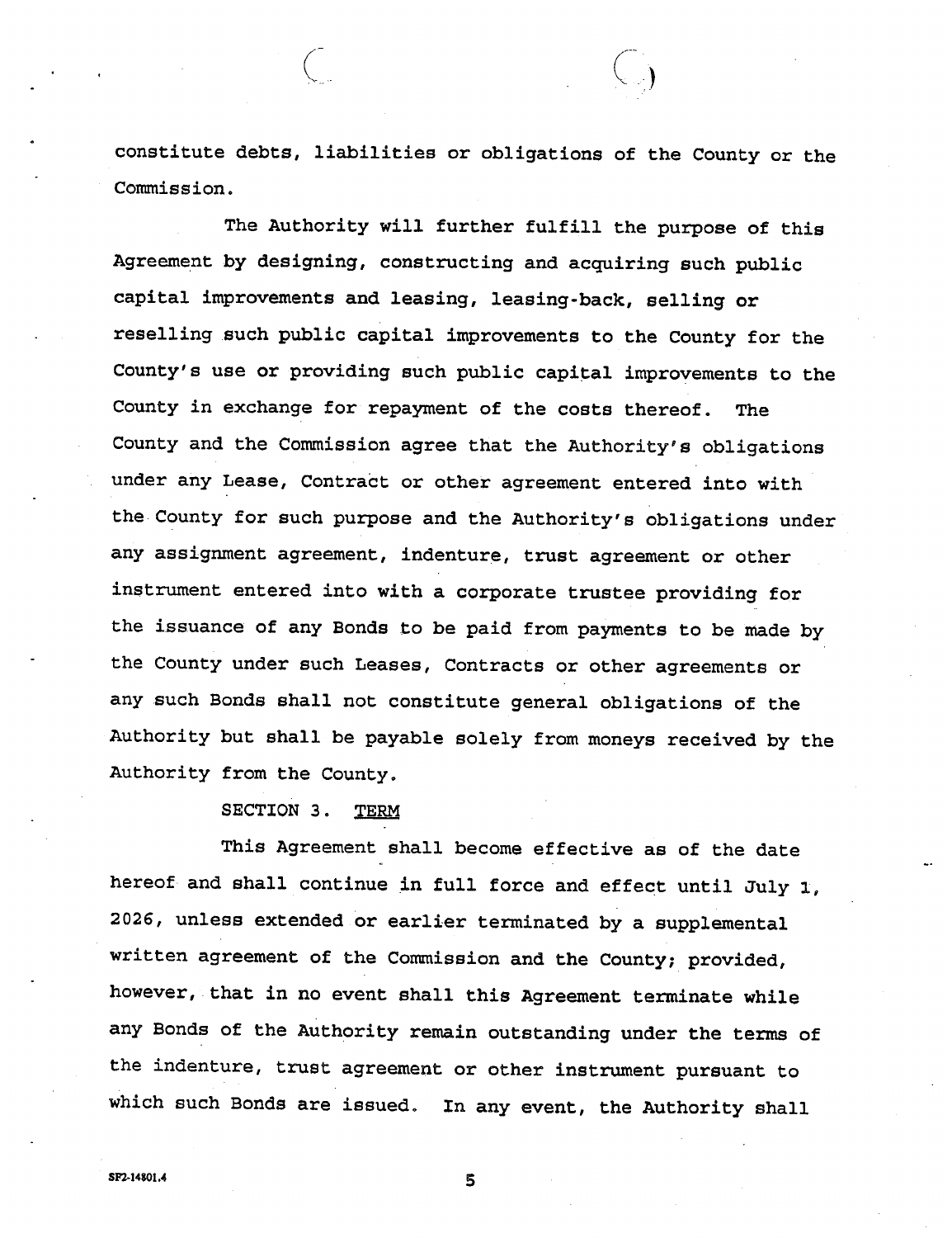**cause all records regarding its formation, existence, the Projects, any Bonds issued by it and proceedings pertaining to its termination to be retained for at least six years following termination of the Authority or final payment of any Bonds issued by the Authority, whichever is later.** 

### **SECTION 4. AUTHORITY**

#### **A. Creation of Authority**

**There is hereby created pursuant to the Law an agency and public entity to be known as the "San Mateo County Joint Powers Financing Authority." As provided in the Law, the Authority shall be a public entity separate from the County and the Commission. The debts, liabilities and obligations of the , Authority shall not constitute debts, liabilities or obligations of the County or the Commission.** 

**Within 30 days after the effective date of this Agreement or any amendment hereto, the Authority will cause <sup>a</sup> notice of this Agreement or amendment to be prepared and filed with the office of the Secretary of State of the State of California in the manner set forth in Section 6503.5 of the Law.** 

#### **B. Governing Board**

**The Authority shall be administered by the Board, which shall be comprised of five members appointed by the Board of Supervisors of the County of San Mateo (the "Board of Supervisors"). Members of the Board shall serve until resignation or death or until the Board of Supervisors shall appoint <sup>a</sup>successor. Members of the Board shall not receive any compensation for serving as such, but shall be entitled to**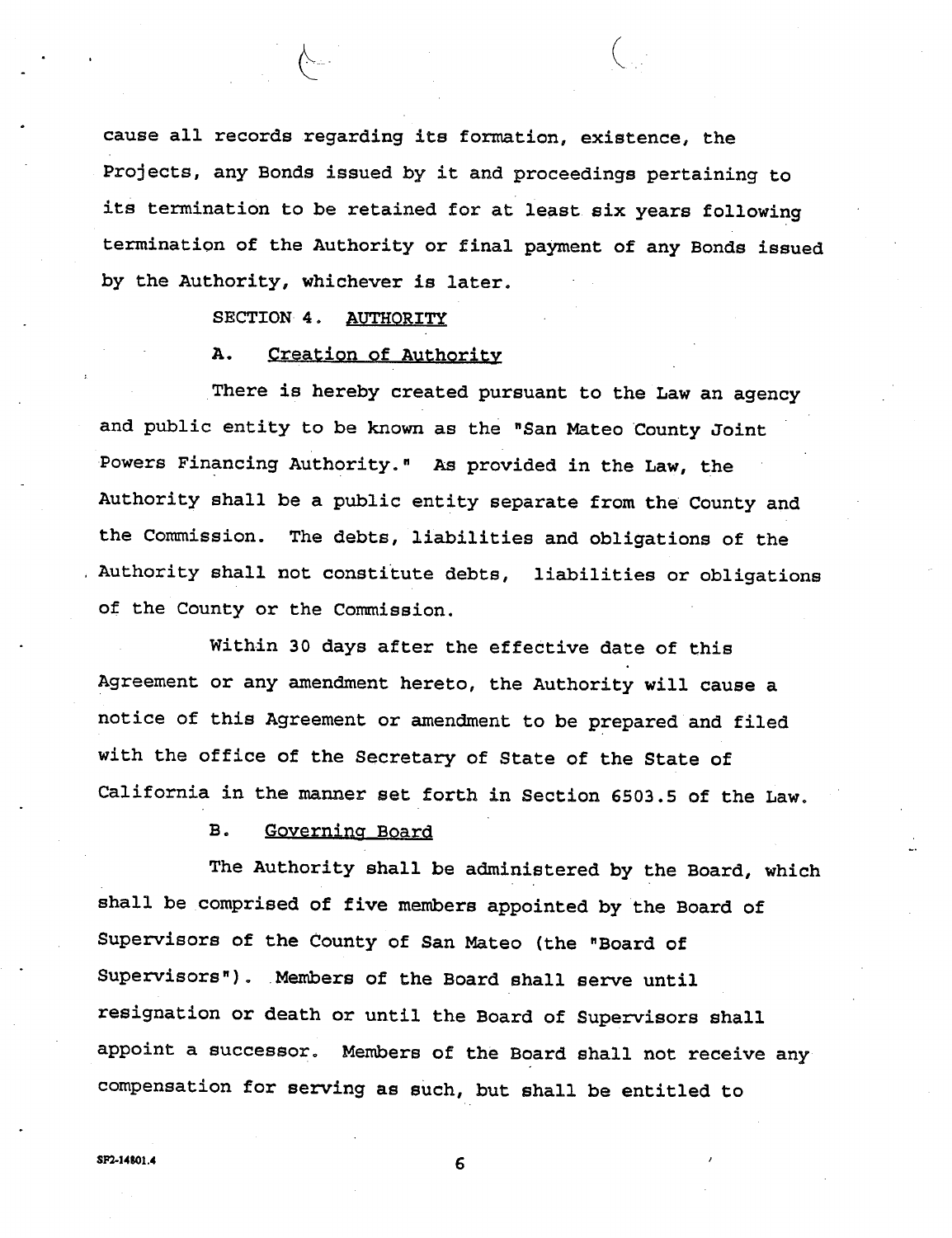**reimbursement for any expenses actually incurred in connection with serving as a member if the Authority and the County shall determine that such expenses shall be reimbursed and there are unencumbered funds available for such purpose.** 

**C. Meetings of Board** 

 $\begin{pmatrix} 1 & 1 \\ 1 & 1 \end{pmatrix}$ 

**(l) Regular Meetings. The Board shall hold at least one regular meeting each year, and, by resolution, may provide for the holding of regular meetings at more frequent intervals. The date upon which, and the hour and place at which, each such regular meeting shall be held shall be fixed by resolution of the Board.** 

**(2) Legal Notice. All meetings of the Board shall be called, noticed, held and conducted subject to the provisions of the Ralph M. Brown Act (Chapter 9 of Part 1 of - Division 2 of Title 5 of the Government Code of the State of California (Sections 54950-54961)) or any successor legislation hereinafter enacted.** 

**(3) Minutes. The Secretary of the Authority shall cause minutes of all meetings of the Board to be kept and shall, as soon as possible after each meeting, cause a copy of the minutes to be forwarded to each member of the Board and to the County and the Commission.** 

**(4) Quorum. A majority of the members of the Board shall constitute a quorum for the transaction of business, except that less than a quorum may adjourn meetings from time to time until a quorum is obtained.**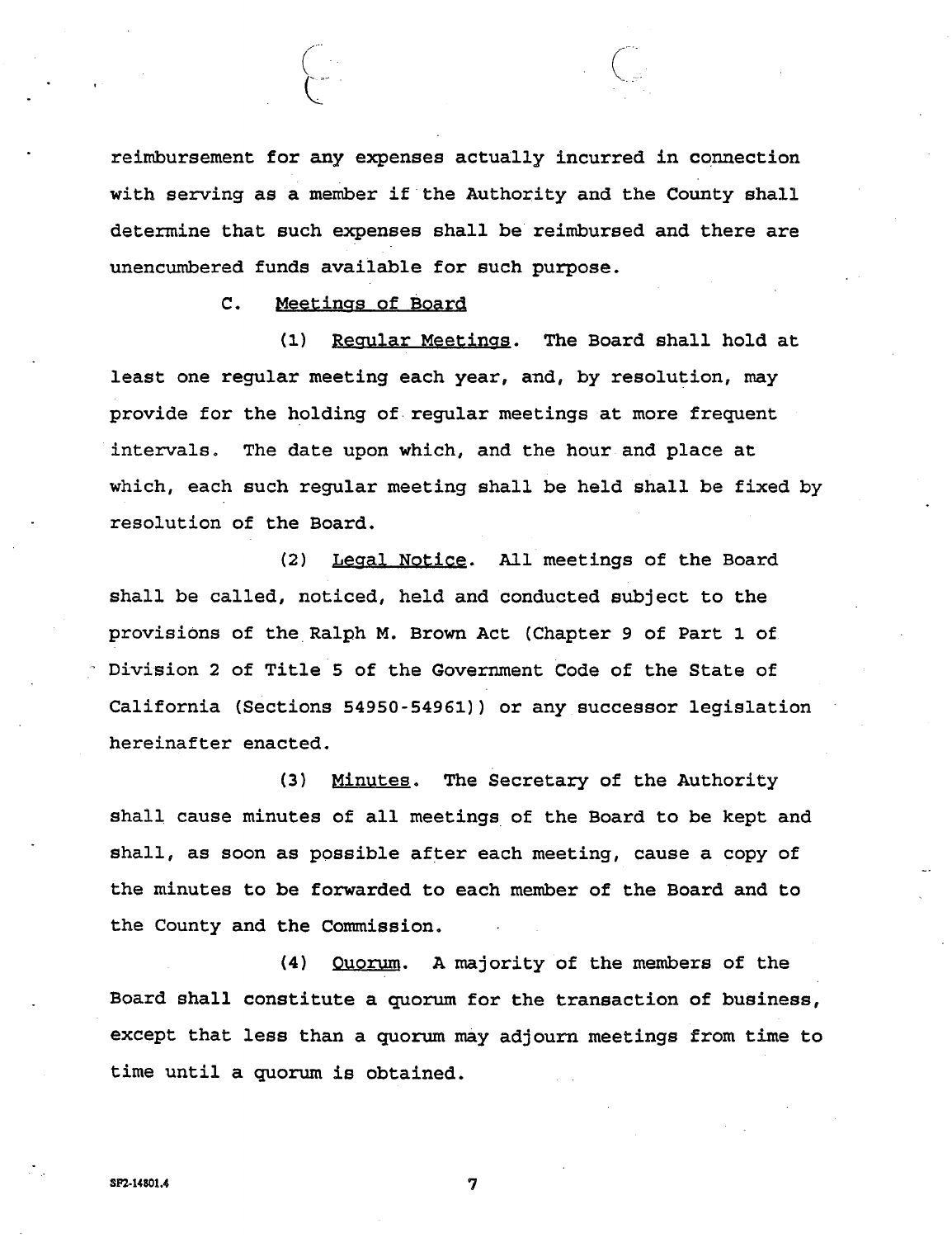#### **D. Officers; Duties**

**(1) The duties of the President and the Secretary of the Authority shall be as provided in the By-laws of the Authority. In addition, there shall be an Auditor and a Treasurer of the Authority which may be the same person.** 

**(2) Subject to the applicable provisions of any indenture, trust agreement or resolution providing for a trustee or other fiscal agent, and, except as may otherwise be specified by resolution of the Authority, the Treasurer of the Authority is designated as the depositary of the Authority to have custody of all the money of the Authority, from whatever source, and, as such, shall have the powers, duties and responsibilities specified in Section 6505.5 of the Law; and the Treasurer of the Authority shall draw checks to pay demands against the Authority when the demands have been approved by the Authority.** 

**(3) The County shall determine the charges to be made against the Authority for the services of the Auditor and the Treasurer of the Authority.** 

**(4) The Treasurer of the Authority is designated as the public officer or person who has charge of, handles, or has access to any property of the Authority, and such officer shall file an official bond in the amount of \$25,000 as required by Section 6505.1 of the Law; provided that such bond shall not be required if the Authority does not possess, or own property or funds with an aggregate value of greater than \$500.00.** 

**(5) The Auditor of the Authority is hereby authorized and directed to prepare or cause to be prepared:** 

SF2-1480M **8** 

Y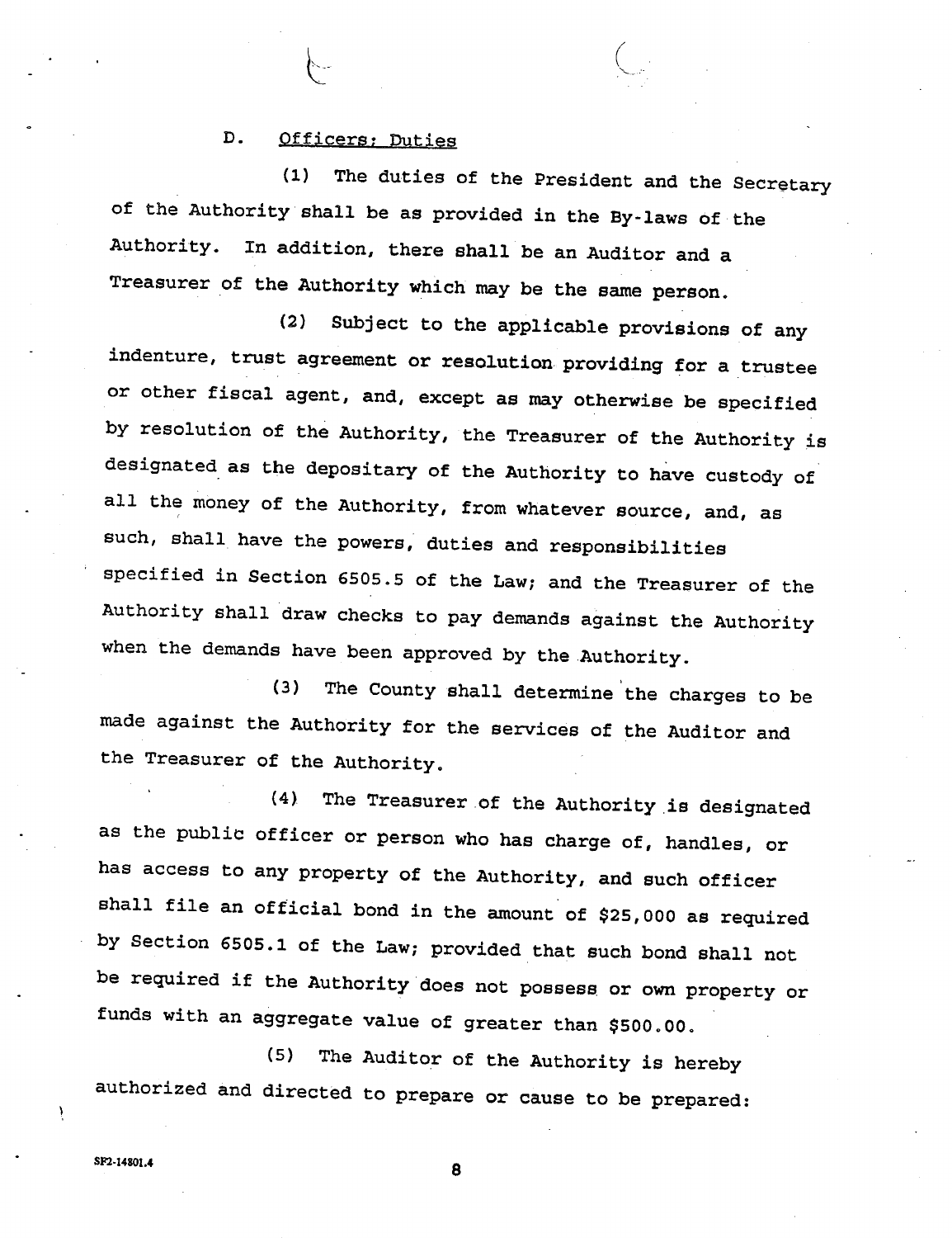**(a) a special audit as required pursuant to Section 6505 of the Government Code of the State of California every year during the term of this Agreement; and** 

**(b) a report in writing on the first day of July, October, January, and April of each year to the Board, the County and the Commission which report shall describe the amount of money held by the Treasurer of the Authority for the Board, the amount of receipts since the last such report, and the amount paid out since the first such report,** 

**(6) The Board shall have the power to appoint such other officers and employees as it may deem necessary and to retain independent counsel, consultants and accountants.** 

**SECTION 5. POWERS** 

**The Authority shall have the power to cause the acquisition of Projects and to finance such Projects through the issuance of Bonds for the purposes set forth in Section 2 hereof, all in accordance with the Law.** 

**The Authority shall have the power to cause the acquisition of real and personal property for the use of the County and to cause the design, acquisition and construction of public capital improvements for the use of the County and to finance such public capital improvements by entering into Leases, Contracts and other agreements with the County and assignment agreements, indentures, trust agreements and other agreements with corporate trustees providing for the issuance of Bonds to be paid from the payments to be made by the County under such**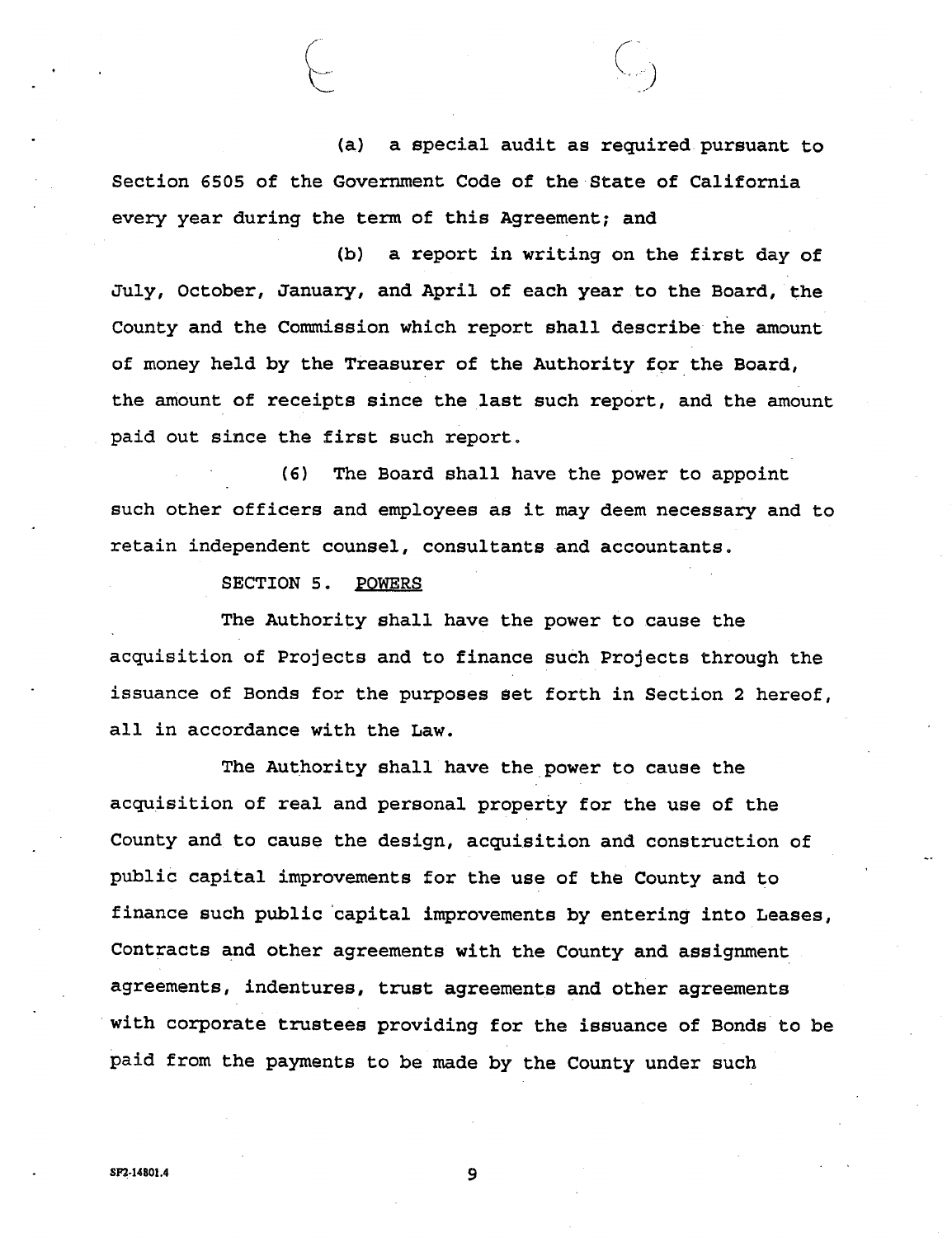**Leases, Contracts or other agreements, all in accordance with the Law.** 

**The Authority is authorized, in its own name, to do all acts necessary for the exercise of said powers for said purposes, including but not limited to any or all of the following: to make and enter into contracts; to employ agents and employees; and to sue and be sued in its own name.** 

**Such power shall be exercised subject only to such restrictions upon the manner of exercising such power as are imposed upon the County in the exercise of similar powers, as provided in Section 6509 of the Law, except, however, nothing herein shall limit the powers of the Authority under the Marks-Roos Local Bond Pooling Act of 1985.** 

**Notwithstanding the foregoing, the Authority shall have any additional powers conferred under the Law, insofar as such additional powers may be necessary to accomplish the purposes set forth in Section 2 hereof.** 

# **SECTION 6. TERMINATION OF POWERS**

**The Authority shall continue to exercise the powers herein conferred upon it until the termination of this Agreement as provided in Section 3 or until the County and the Commission shall have mutually rescinded this Agreement; provided, however, that in no event shall this Agreement be terminated or rescinded while any Bonds of the Authority remain outstanding under the terms of the trust agreement or other instrument pursuant to which the Bonds are issued.**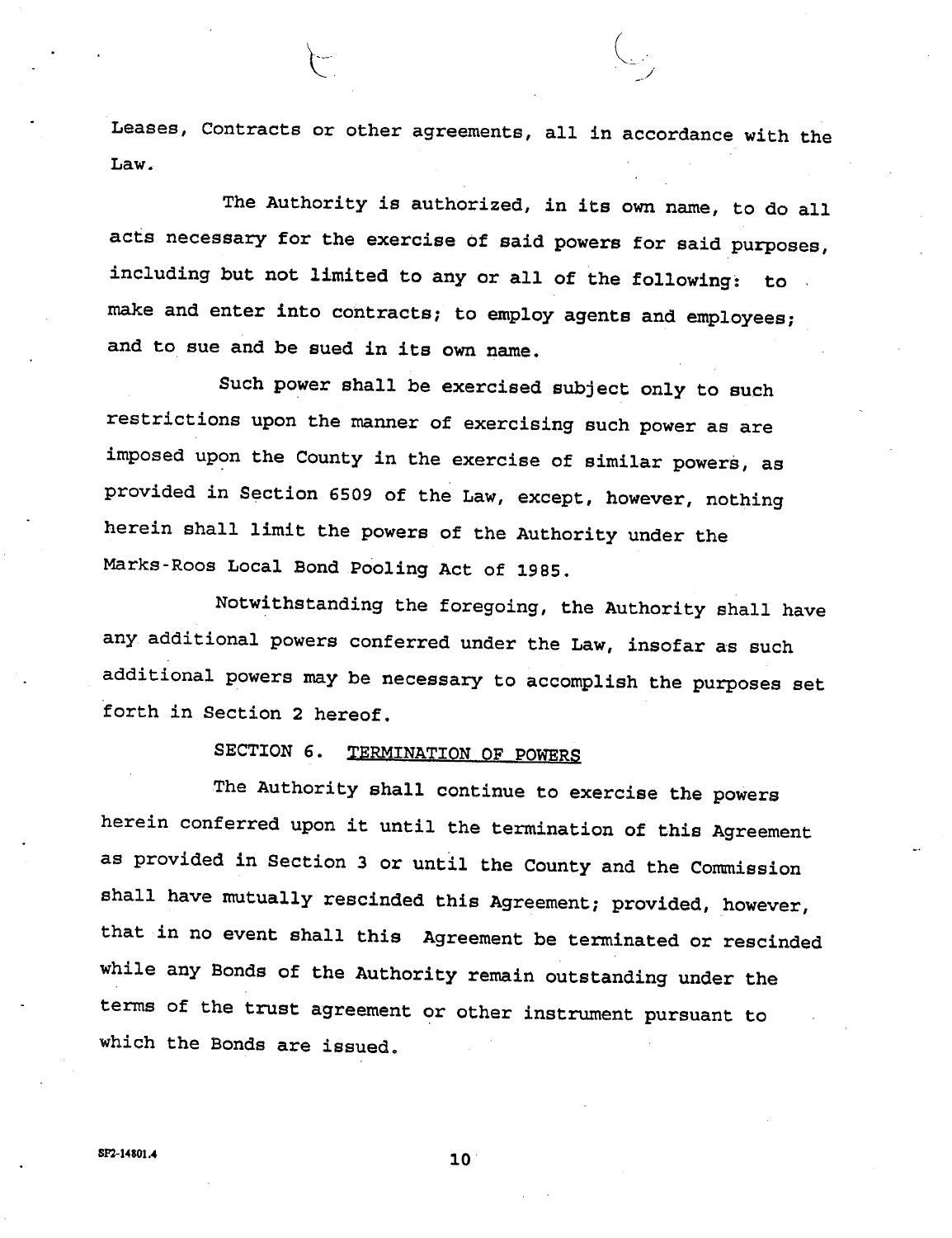#### **SECTION 7. FISCAL YEAR**

**Unless and until changed by resolution of the Board, the fiscal year of the Authority shall be the period from July 1 of each year to and including the following June 30, except for the first fiscal year which shall be the period from the date of this Agreement to the following June 30.** 

#### **SECTION 8. DISPOSITION OF ASSETS**

**At the end of the term hereof or upon the earlier termination of this Agreement as set forth in Section 6 hereof, all assets of the Authority shall be distributed to the County, subject to the provisions of Section 9 hereof.** 

#### **SECTION 9. CONTRIBUTIONS AND ADVANCES**

**Contributions or advances of public funds and of personnel, equipment or property may be made to the Authority by the County and the Commission for any of the purposes of this Payment of public funds may be made to defray the Agreement. cost of any such contribution. Any such advance shall be made subject to repayment, and shall be repaid, in the manner agreed upon by the County or the Commission, as the case may be, and the It is mutually understood and agreed that neither the County nor the Commission Authority at the time of making such advance. has any obligation to make advances or contributions to the Authority to provide for the costs and expenses of administration of the Authority, even though either may do so. The County or the Commission may allow the use of personnel, equipment or property in lieu of other contributions or advances to the Authority. After termination of this Agreement pursuant to**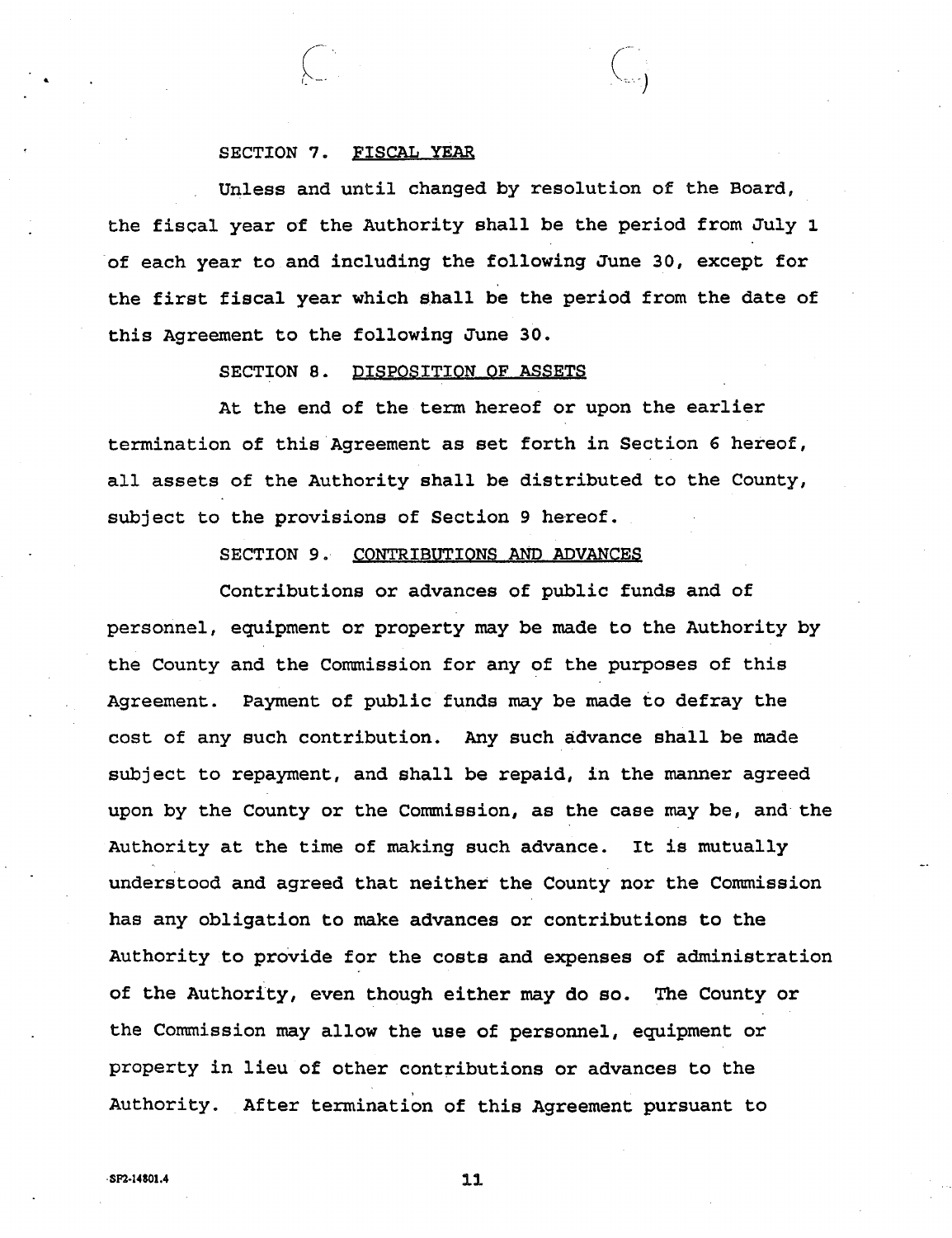**Section 3, any surplus money in possession of the Authority shall be returned to the County and the Commission in proportion to the unreimbursed contributions each has made.** 

#### **. SECTION 10. AGREEMENT NOT EXCLUSIVE**

**This Agreement shall not be exclusive and shall not be deemed to amend or alter the terms of other agreements between the County and the Commission, except as the terms of this Agreement may conflict therewith, in which case the terms of this Agreement shall prevail.** 

#### **SECTION 11. ACCOUNTS AND REPORTS**

**The Authority shall establish and maintain such funds and accounts as may be required by good accounting practice. The books and records of the Authority shall be open to inspection at all reasonable times by the County and the Commission and their representatives. The Authority shall give an audited written report of all financial activities for each fiscal year to the County and to the Commission within 180 days after the close of each fiscal year.** 

**So long as required by Section 6505.6 of the Government Code of the State of California, the Auditor of the Authority shall either make, or contract with a certified public accountant or public accountant to make, an annual audit of the accounts and records of the Authority. In each case the minimum requirements of the audit shall be those prescribed by the State Controller for special districts under Section 26909 of the Government Code of the State of California and shall conform to generally accepted auditing standards. When such an audit of an account**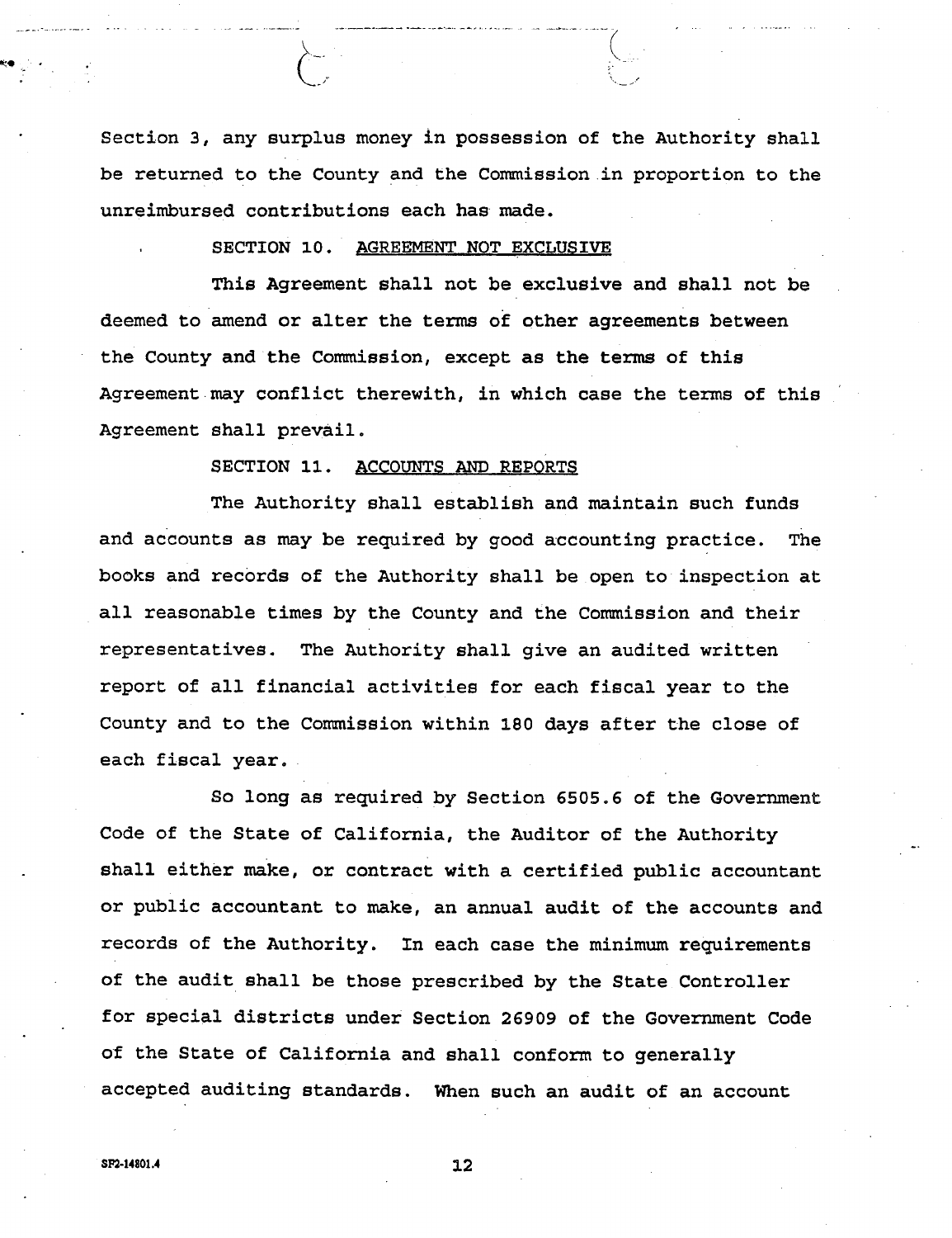**and records is made by a certified public accountant or public accountant, a report thereof shall be filed as public records with the County, the Commission and if required by Section 6505 of the Government Code of the State of California, with the Such report shall be filed Auditor-Controller of the County. within 180 days of the end of the fiscal year or years under examination.** 

**Any costs of the audit, including contracts with, or employment of, certified public accountants or public accountants, in making an audit pursuant to this section shall be borne by the Authority and shall be a charge against any unencumbered funds of the Authority available for the purpose.** 

**In any year the Authority may, by unanimous request of the Board, replace the annual special audit with an audit covering a two-year period.** 

**SECTION 12. CONFLICT OF INTEREST CODE** 

**The Authority, unless otherwise exempt, shall adopt a Conflict of Interest Code.** 

**SECTION 13. BREACH** 

**If default shall be made by the County or the Commission in any covenant contained in this Agreement, such default shall not excuse either the County or the Commission from fulfilling its obligations under this Agreement and the County and the Commission shall continue to be liable for the performance of all conditions herein contained. The County and the Commission hereby declare that this Agreement is entered into for the benefit of the Authority created hereby and the County**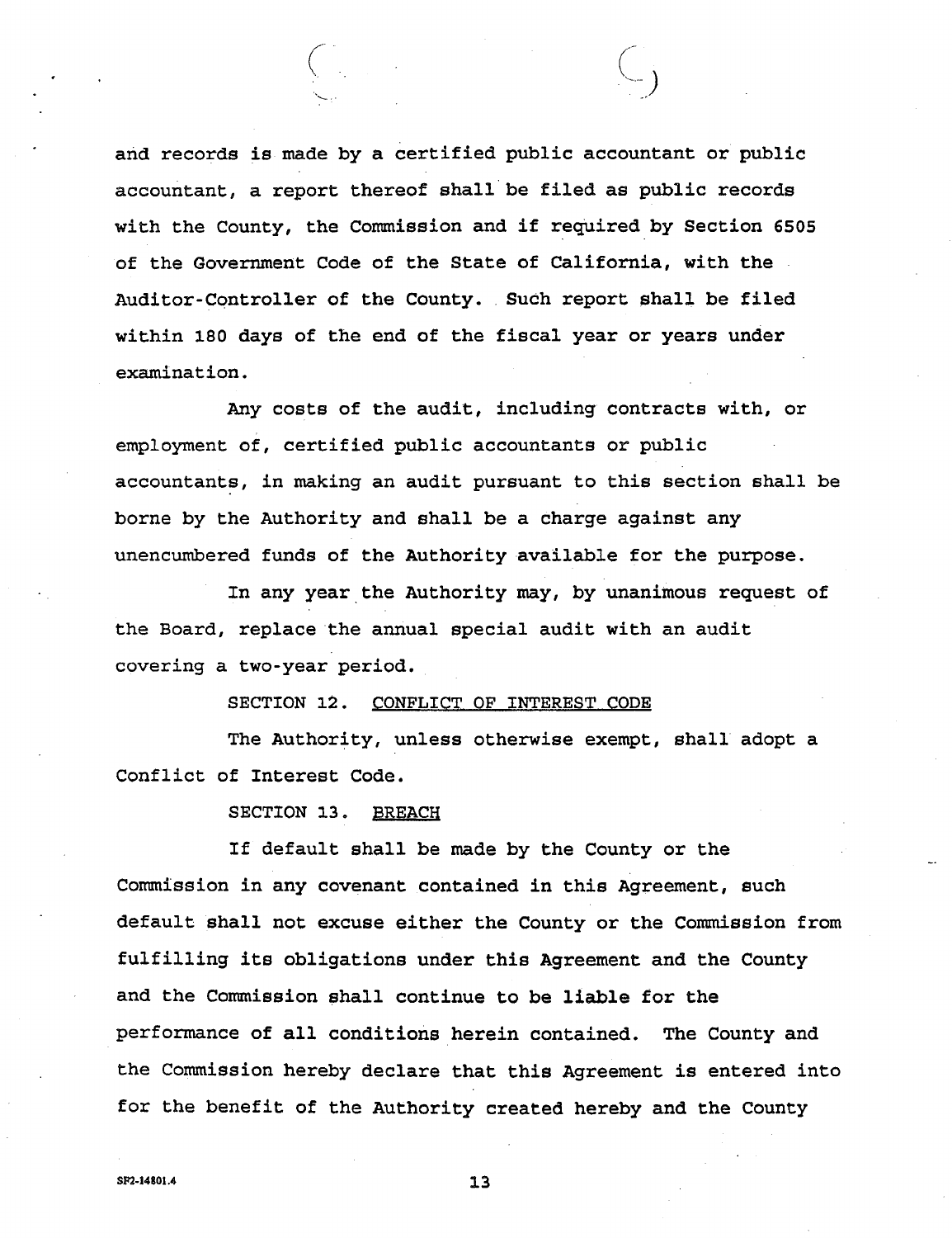**and the Commission hereby grant to the Authority the right to enforce by whatever lawful means the Authority deems appropriate all of the obligations of each of the parties hereunder. Each and all of the remedies given to the Authority hereunder or by any law now or hereafter enacted are cumulative and the exercise of one right or remedy shall hot impair the right of the Authority to any or all other remedies, Nothing herein shall be construed to create any indebtedness of the County or the Commission and neither the tax revenue nor faith and credit of the County.or the Commission are pledged or encumbered by this Agreement.** 

#### **SECTION 14. SEVERABILITY**

**Should any part, term, or provision of this Agreement be decided by the courts to be illegal or in conflict with any law of the State of California, or otherwise be rendered unenforceable or ineffectual, the validity of the remaining parts, terms or provisions hereof shall not be affected thereby.** 

# **SECTION 15. SUCCESSORS; ASSIGNMENT**

**This Agreement shall be binding upon and shall inure to the benefit of the successors of the parties. Except to the extent expressly provided herein, neither party may assign any right or obligation hereunder without the consent of the other.** 

# **SECTION 16. AMENDMENT OF AGREEMENT**

**This Agreement may be amended by supplemental agreement executed by the County and the Commission at any time to provide for the financing of public capital improvements, working capital, liability and other insurance needs, or projects**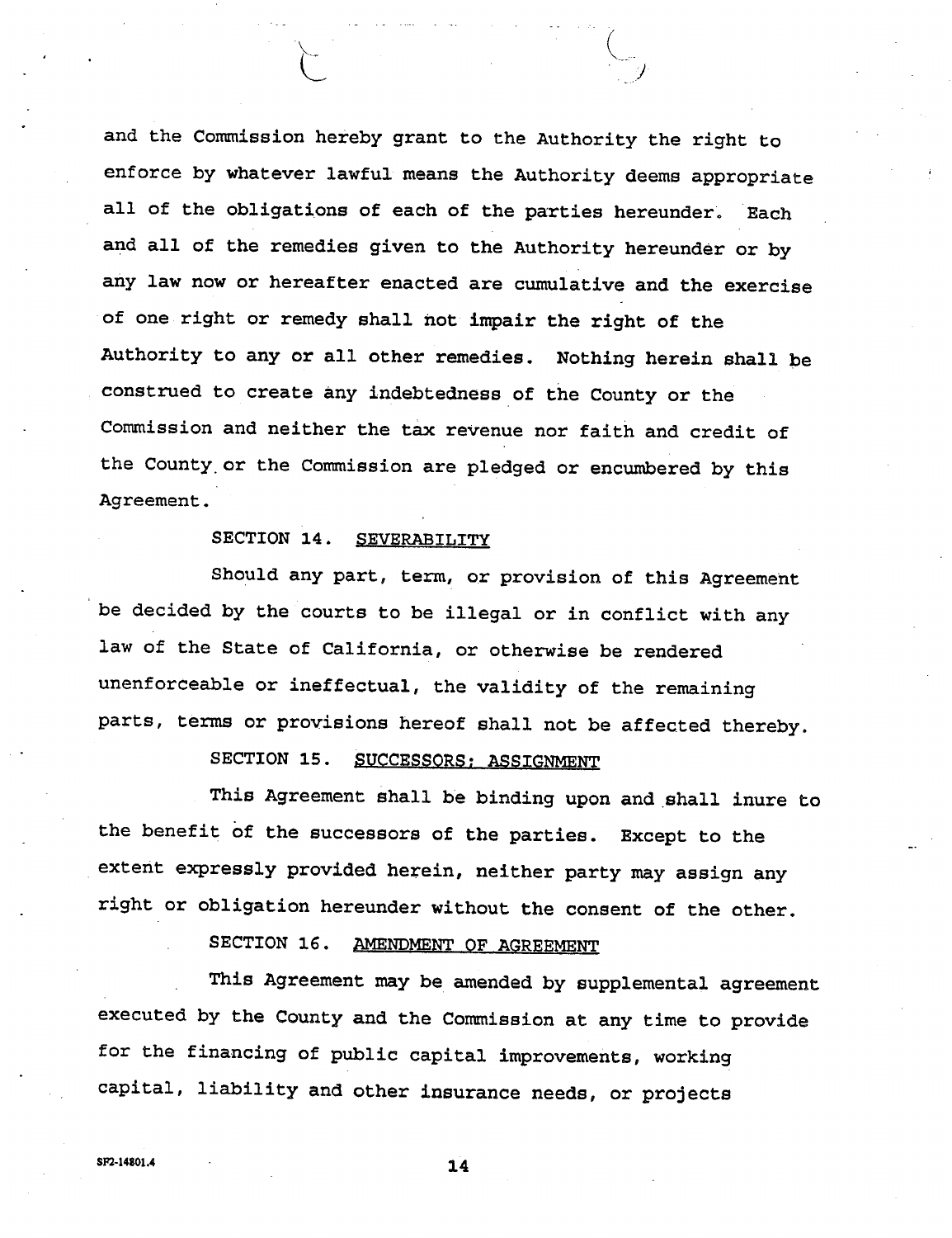**whenever there are significant public benefits, as determined by the County and the Commission in accordance with the Law or for any other, purpose; provided, however, that in no event shall this Agreement terminate while any Bonds of the Authority remain outstanding under the terms of the trust agreement or other instrument pursuant to which such Bonds are issued.** 

*)* 

# **SECTION 17. FORM OF APPROVALS**

**Whenever an approval is required in this Agreement, unless the context specifies otherwise, it shall be given, in the**  .'i **case of the Commission, by resolution duly and regularly adopted by the members of the Commission, and, in the case of the County, by resolution duly and regularly adopted by the Board of Supervisors of the County, and, in the case of the Authority, by resolution duly and regularly adopted by the Board. Whenever in this Agreement any consent or approval is required, the same shall not be unreasonably withheld.** 

# **SECTION 18. WAIVER OF PERSONAL LIABILITY**

**No member, officer or employee of the Authority, the County or the Commission shall be individually or personally liable for any claims, losses, damages, costs, injury and liability of every kind, nature and description arising from the actions of the Authority or the actions undertaken pursuant to this Agreement, and the County shall defend such members, officers or employees against any such claims, losses, damages, costs, injury and liability.**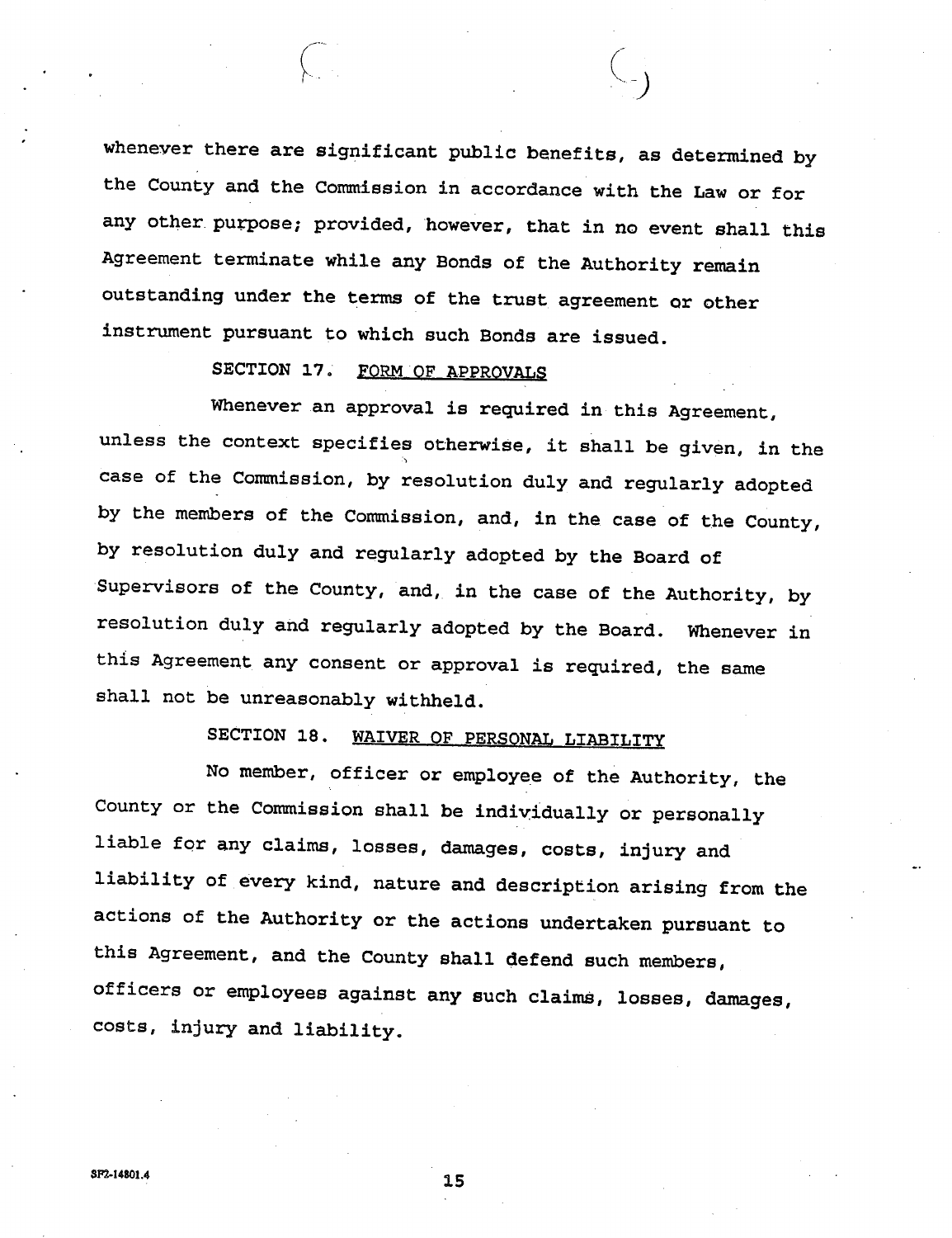## **SECTION 19. SECTION HEADINGS**

**, All section headings contained herein** are for **convenience of reference only and are not intended to define or limit the scope of any provision of this Agreement.** 

**IN WITNESS WHEREOF, the parties hereto have caused this Agreement to he executed and attested by their proper officers thereunto duly authorized, and their official seals to be hereto affixed, as of the day and year first above written.** 

**COUNTY OF SAN MATEO • > .** 

**By President f th** 

**Boaxd of the County of San Mateo pervisors of** 

**[SEAL]** 

**Attest;** 

 $j$   $\in$   $\in$   $\in$ *<<sup>x</sup> .\ A <sup>v</sup>*

**Clerk"of the Board of Supervisors of the County of San Mateo** 

> **COMMUNITY DEVELOPMENT COMMISSION OF THE COUNTY OF SAN MATEO**

**By**  esident

**[SEAL]** 

**ATTEST 2** 

**A'**A. A **<sup>1</sup> Secretary**